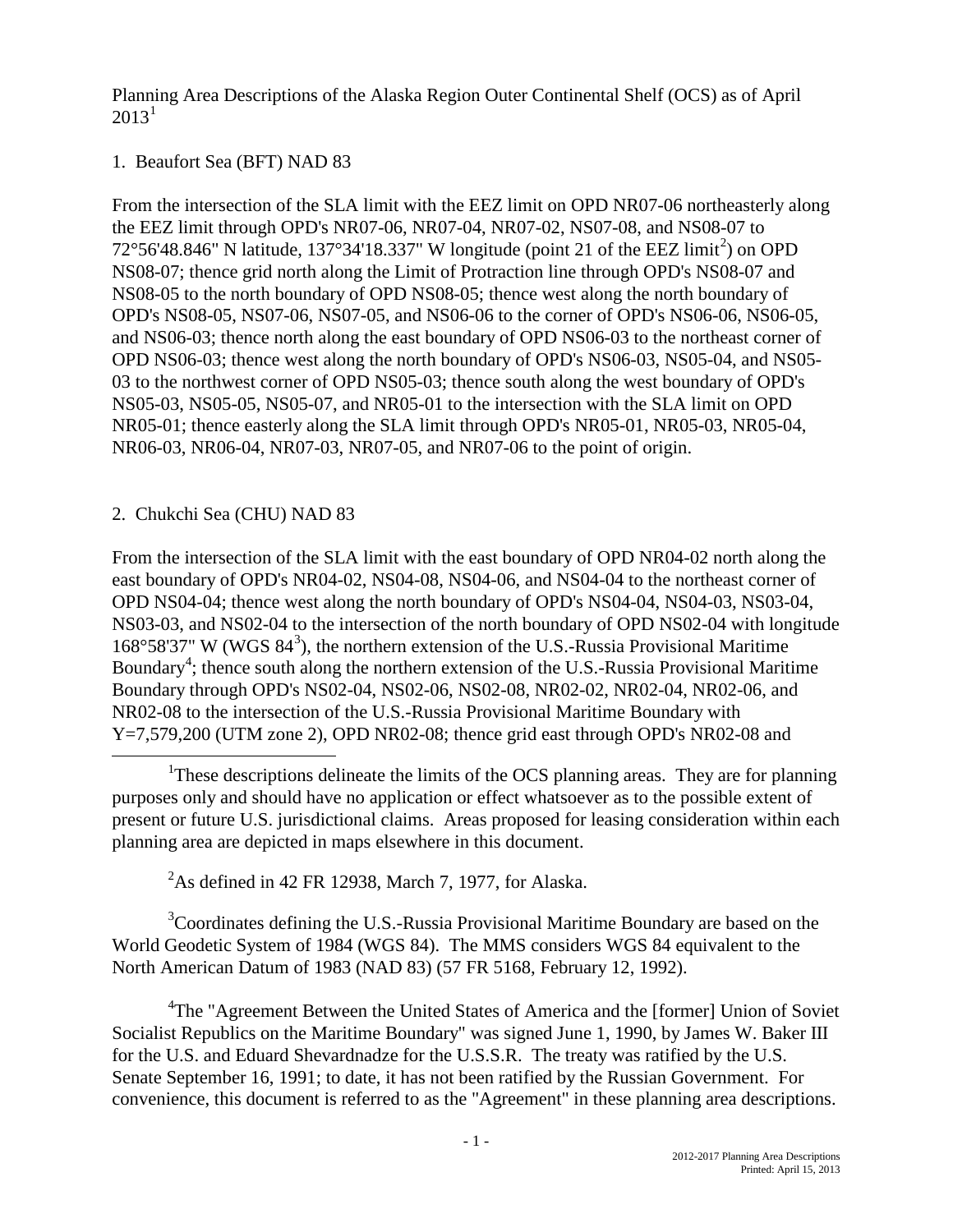NR03-07 to the intersection with the SLA limit on OPD NR03-07; thence northeasterly along the SLA limit through OPD's NR03-07, NR03-08, NR03-06, NR03-04, NR04-03, NR04-04, and NR04-02 to the point of origin.

### 3. Hope Basin (HOP) NAD 83

From the intersection of the SLA limit with  $Y=7,579,200$  (UTM zone 3), OPD NR03-07, grid west through OPD's NR03-07 and NR02-08 to the intersection with Y=7,579,200 (UTM zone 2), OPD NR02-08, and longitude 168°58'37" W (WGS 84), the northern extension of the U.S.- Russia Provisional Maritime Boundary; thence south along the northern extension of the U.S.- Russia Provisional Maritime Boundary through OPD's NR02-08, NQ02-02, NQ02-04, and NQ02-06 to the intersection of the northern extension of the U.S.-Russia Provisional Maritime Boundary and Y=7,281,600 (UTM zone 2), OPD NQ02-06; thence grid east to the intersection with the SLA limit west of Fairway Rock; thence northerly and easterly along the SLA limit to the intersection with  $Y=7,281,600$  (UTM zone 2), OPD NO02-06; thence grid east to the intersection with the SLA limit on OPD NQ02-06; thence along the SLA limit through OPD's NQ02-06, NQ03-05, NQ03-03, NQ03-04, NQ04-03, NQ03-02, NQ03-01, and NR03-07 to the point of origin.

#### 4. Norton Basin (NOR) NAD 83

From the intersection of the SLA limit with  $Y=7.281,600$  (UTM zone 2), OPD NO02-06, grid west to the intersection with the SLA limit east of Fairway Rock on OPD NQ02-06; thence southerly and westerly along the SLA limit to the intersection with  $Y=7,281,600$  (UTM zone 2), OPD NQ02-06; thence grid west to the intersection with longitude 168°58'37" W (WGS 84), the northern extension of the U.S.-Russia Provisional Maritime Boundary; thence south along the northern extension of the U.S.-Russia Provisional Maritime Boundary to the U.S.-Russia Provisional Maritime Boundary initial point at latitude 65°30' N and longitude 168°58'37" W (WGS 84); thence southwesterly along the U.S.-Russia Provisional Maritime Boundary as described in the Agreement through OPD's NQ02-06, NQ02-08, NQ02-07, NP02-01, and NP01- 02 to the intersection with the south boundary of OPD NP01-02; thence east along the south boundary of OPD's NP01-02, NP02-01, and NP02-02 to the SLA limit west of St. Lawrence Island; thence along the SLA limit northwesterly, southeasterly, and southerly through OPD's NP02-02 and NP02-01 to the intersection with the south boundary of OPD NP02-02 east of St. Lawrence Island; thence east along the south boundary of OPD's NP02-02, NP03-01, and NP03- 02 to the intersection with the SLA limit on OPD NP03-02; thence along the SLA limit through OPD's NP03-02, NP04-01, NQ04-07, NQ03-08, NQ03-07, NQ03-05, and NQ02-06 to the point of origin.

#### 5. Navarin Basin (NAV) NAD 83

From the corner of OPD's NP01-04, NP02-03 (MAT), NP02-01 (NOR), and NP01-02 (NOR), west along the north boundary of OPD NP01-04 to the intersection with the U.S.-Russia Provisional Maritime Boundary as described in the Agreement; thence southwesterly along the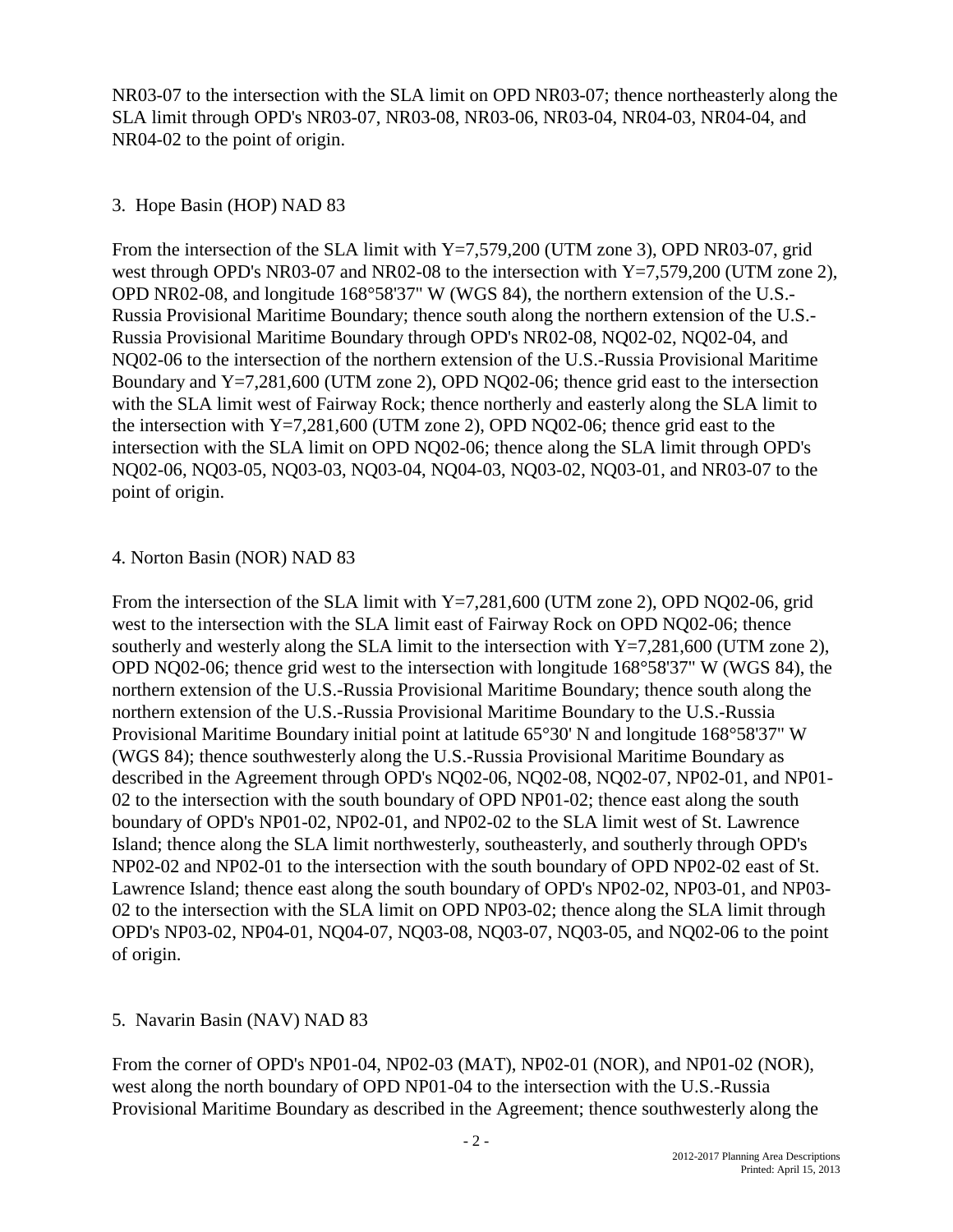U.S.-Russia Provisional Maritime Boundary through OPD's NP01-04, NP01-06, NP01-05, NP01-07, and NO01-01 to the intersection with the west boundary of OPD NO01-01; thence south along the west boundary of OPD's NO01-01 and NO01-03 to the corner of OPD's NO01- 03, NO60-04 (ALB), NO60-06 (ALB), and NO01-05 (ALB); thence east along the south boundary of OPD's NO01-03 and NO01-04 to the corner of OPD's NO01-04, NO01-06 (ALB), NO02-05 (GEO), and NO02-03 (GEO); thence north along the east boundary of OPD's NO01- 04, NO01-02, NP01-08, NP01-06 and NP01-04 to the point of origin.<sup>[5](#page-2-0)</sup>

### 6. St. Matthew-Hall (MAT) NAD 83

From the intersection of the SLA limit with the north boundary of OPD NP03-04 west along the north boundary of OPD's NP03-04, NP03-03, and NP02-04 to the intersection with the SLA limit east of St. Lawrence Island; thence southerly and westerly along the SLA limit to the intersection with the north boundary of OPD NP02-04 west of St. Lawrence Island; thence west along the north boundary of OPD's NP02-04 and NP02-03 to the corner of OPD's NP02-03, NP02-01 (NOR), NP01-02 (NOR), and NP01-04 (NAV); thence south along the west boundary of OPD's NP02-03, NP02-05, NP02-07, and NO02-01 to the corner of OPD's NO02-01, NO01-02 (NAV), NO01-04 (NAV), and NO02-03 (GEO); thence east along the south boundary of OPD's NO02- 01, NO02-02, NO03-01, NO03-02, and NO04-01 to the intersection with the SLA limit on OPD NO04-01; thence northerly and westerly along the SLA limit through OPD's NO04-01, NO03-02, NP03-08, NP03-07, NP03-05, NP03-03, and NP03-04 to the point of origin.

# 7. St. George Basin (GEO) NAD 83

From the intersection of the SLA limit with the east boundary of OPD NN03-03 north of Tigalda Island north along the east boundary of OPD NN03-03 to the intersection with the SLA limit west of Unimak Island; thence northerly along the SLA limit to the intersection with the east boundary of OPD NN03-03; thence north along the east boundary of OPD's NN03-03, NN03-01, NO03-07, NO03-05, and NO03-03 to the corner of OPD's NO03-03, NN03-04 (NAL), NO03-02 (MAT), and NO03-01 (MAT); thence west along the north boundary of OPD's NO03-03, NO02- 04, and NO02-03 to the corner of OPD's NO02-03, NO02-01 (MAT), NO01-02 (NAV), and NO01-04 (NAV); thence south along the west boundary of OPD's NO02-03, NO02-05, and NO02-07 to the corner of OPD's NO02-07, NO01-08 (ALB), NN01-02 (BOW), and NN02-01 (BOW); thence east along the south boundary of OPD NO02-07 to the corner of OPD's NO02- 07, NN02-01 (BOW), NN02-02, and NO02-08; thence south along the west boundary of OPD's NN02-02, NN02-04, NN02-06, and NN02-08 to the intersection with Y=5,822,400 (UTM zone 2), OPD NN02-08; thence grid east to the intersection with the SLA limit west of Yunaska Island; thence northeasterly along the SLA limit to the intersection with  $Y=5,836,800$  (UTM zone 2), OPD NN02-08, northeast of Yunaska Island; thence grid east to the intersection with

<span id="page-2-0"></span><sup>5</sup>  ${}^{5}$ Previous Navarin Basin planning area descriptions used the U.S.-Russia 1867 Convention Line for the western boundary. With the U.S. adoption of the U.S.-Russia Provisional Maritime Boundary, the boundary between the former Union of the Soviet Socialist Republics and the U.S. changed, eliminating OPD NP01-03 from the planning area.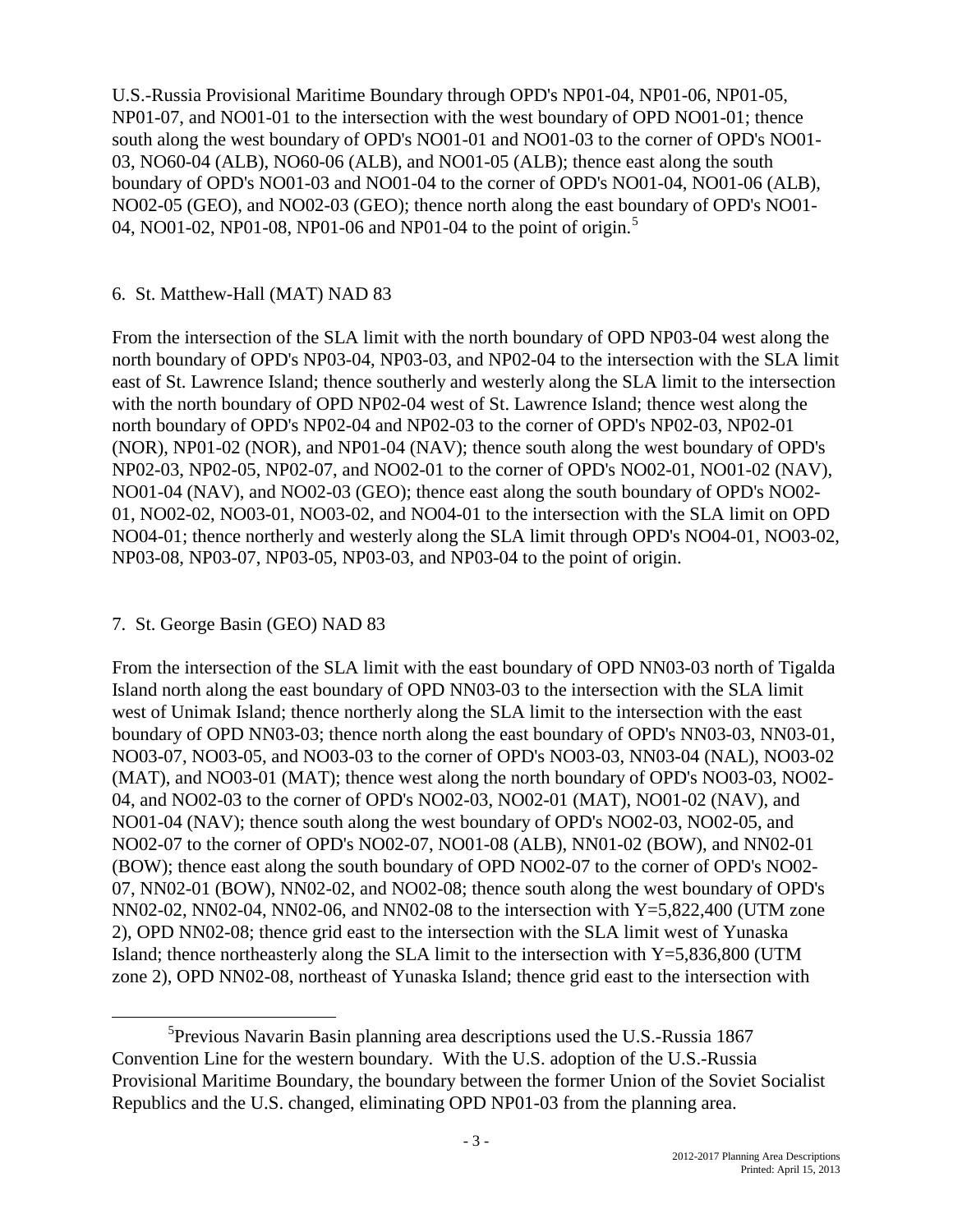X=543,200 (UTM zone 2), OPD NN02-08; thence grid north to the intersection with Y=5,841,600 (UTM zone 2), OPD NN02-08; thence grid east to the intersection with the SLA limit west of Herbert Island; thence northeasterly and southerly along the SLA limit through OPD's NN02-08 and NN02-06 to the intersection with Y=5,846,400 (UTM zone 2), OPD NN02- 08, southeast of Chuginadak Island; thence grid east to the intersection of the SLA limit southwest of Samalga Island; thence northeasterly along the SLA limit through OPD's NN02-08, NN02-06, NN03-05, and NN03-03 to the point of origin.

### 8. North Aleutian Basin (NAL) NAD 83

From the intersection of the west boundary of OPD NN03-04 with the SLA limit northwest of Cape Sarichef northeasterly and northwesterly along the SLA limit through OPD's NN03-04, NN03-02, NN04-01, NO04-07, NO04-08, NO04-06, NO04-04, NO04-03, NO04-01, and NO03- 04 to the intersection with north boundary of OPD NO04-03 northeast of Cape Newenham; thence west along the north boundary of OPD's NO04-03 and NO03-04 to the corner of OPD's NO03-04, NO03-02 (MAT), NO03-01 (MAT), and NO03-03 (GEO); thence south along the west boundary of OPD's NO03-04, NO03-06, NO03-08, NN03-02, and NN03-04 to the point of origin.

### 9. Shumagin (SHU) NAD 83

From the intersection of the north boundary of OPD NO04-08 with the SLA limit southwesterly along the SLA limit through OPD's NO04-08, NN04-02, NN04-01, NN04-03, NN03-02, and NN03-04 to the intersection of the west boundary of OPD NN03-04; thence south along the west boundary of OPD NN03-04 to the intersection with the SLA limit north of Tigalda Island; thence northeasterly and southwesterly along the SLA limit to the intersection with the west boundary of OPD NN03-04; thence south along the west boundary of OPD's NN03-04, NN03-06, NN03-08, NM03-02, and NM03-04 to the corner of OPD's NM03-04, NM03-03 (ALA), and NM03-05 (ALA); thence east along the south boundary of OPD's NM03-04 and NM04-03 to southeast corner of OPD NM04-03; thence north along the east boundary of OPD NM04-03 to the corner of OPD's NM04-03, NM04-02, and NM04-01; thence east along the south boundary of OPD NM04-02 to the southeast corner of OPD NM04-02; thence north along the east boundary of OPD's NM04-02, NN04-08, NN04-06, NN04-04, NN04-02, and NO04-08 to the corner of OPD's NO04-08, NO05-07 (KOD), NO05-05 (COK), and NO04-06 (COK); thence west along the north boundary of OPD NO04-08 to the point of origin.

# 10. Cook Inlet (COK) NAD 83

From the intersection of the south boundary of OPD NO05-05 with the SLA limit west of Kodiak Island, northeasterly along the SLA limit on the east side of Shelikof Strait through OPD's NO05- 05, NO05-03, and NO05-04 to the intersection with X=533,600 (UTM zone 5), OPD NO05-04; thence grid north to the intersection with the SLA limit on OPD NO05-04 southwest of Ushagat Island; thence northerly and southerly along the SLA limit through OPD's NO05-04 and NO05- 02 to the intersection with X=562,400 (UTM zone 5), OPD NO05-04; thence grid north through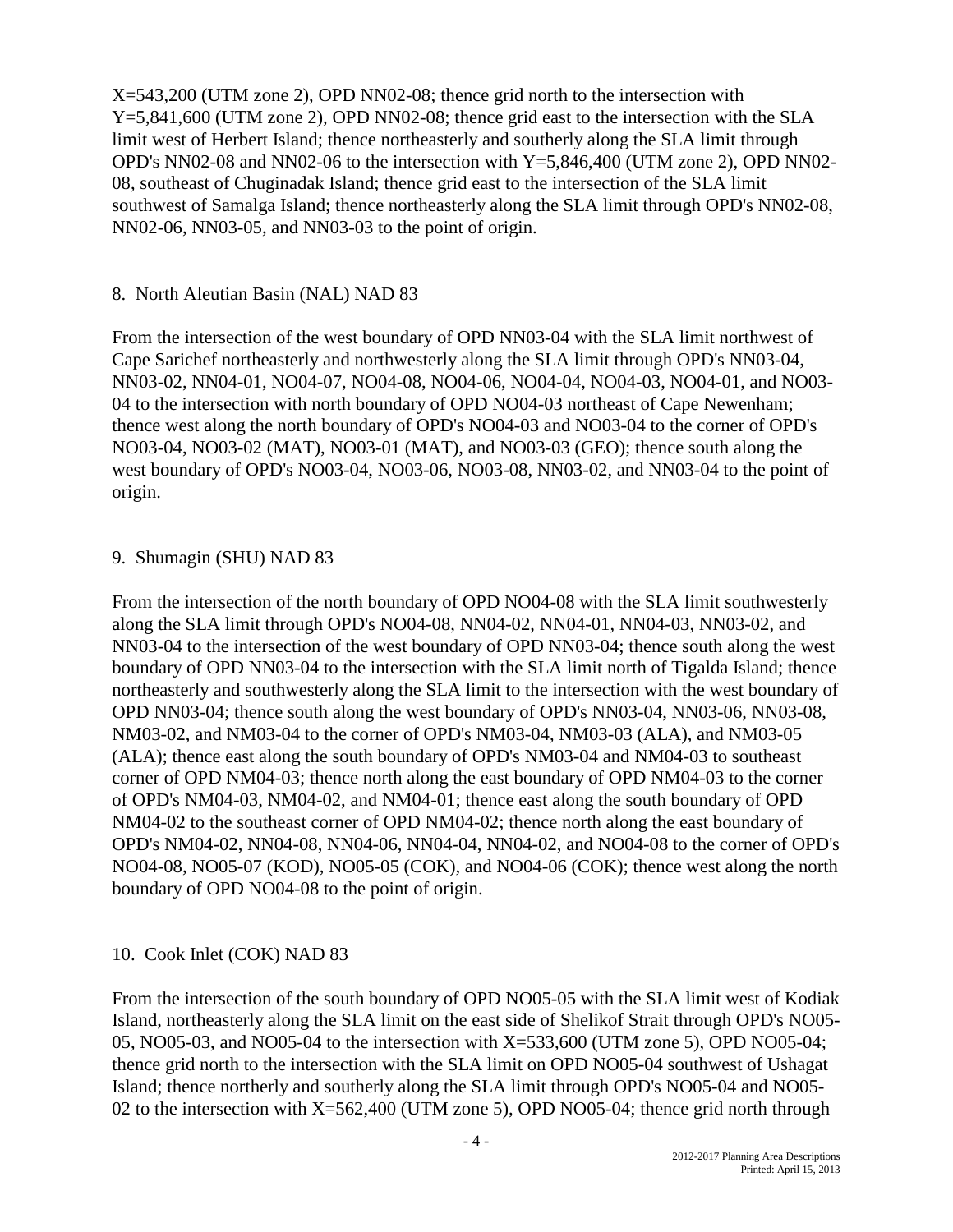OPD's NO05-04 and NO05-02 to the intersection with the SLA limit on OPD NO05-02 southwest of the Chugach Islands; thence northerly along the SLA limit on the east side of Cook Inlet to the intersection with the SLA limit on the west side of Cook Inlet on OPD NP05-08; thence southerly along the SLA limit on the west side of Cook Inlet and Shelikof Strait through OPD's NP05-08, NO05-02, NO05-01, NO05-03, NO05-05, and NO04-06 to the intersection of the south boundary of OPD NO04-06; thence east along the south boundary of OPD's NO04-06 and NO05-05 to the point of origin.

# 11. Kodiak (KOD) NAD 83

From the intersection of the north boundary of OPD NO05-04 with X=562,400 (UTM zone 5), OPD NO05-04, grid south to the intersection with the SLA limit northeast of East Amatuli Island on OPD NO05-04; thence southerly along the SLA limit to the intersection with  $X=533,600$ (UTM zone 5), OPD NO05-04; thence grid south to the intersection with the SLA limit northeast of Latax Rocks on OPD NO05-04; thence southerly, westerly, and northerly along the SLA limit through OPD's NO05-04, NO05-06, NO05-05, and NO05-07 to the intersection with the north boundary of OPD NO05-07 west of Kodiak Island; thence west along the north boundary of OPD NO05-07 to the corner of OPD's NO05-07, NO05-05 (COK), NO04-06 (COK), and NO04-08 (SHU); thence south along the west boundary of OPD's NO05-07, NN05-01, NN05-03, NN05- 05, and NN05-07 to the corner of OPD's NN05-07, NN04-08 (SHU), and NM04-02 (SHU); thence east along the south boundary of OPD's NN05-07 and NN05-08 to the southeast corner of OPD NN05-08; thence north along the east boundary of OPD NN05-08 to the corner of OPD's NN05-08, NN05-06, and NN06-05; thence east along the south boundary of OPD NN06-05 to the southeast corner of NN06-05; thence north along the east boundary of OPD's NN06-05, NN06-03, NN06-01, NO06-07, and NO06-05 to the corner of OPD's NO06-05, NO06-06 (GOA), NO06-04 (GOA), and NO06-03; thence west along the north boundary of OPD NO06-05 to the intersection with X=442,400 (UTM zone 6), OPD NO06-03; thence grid north to the intersection with the north boundary of OPD NO06-03; thence west along the north boundary of OPD's NO06-03 and NO05-04 to the point of origin.

# 12. Gulf of Alaska (GOA) NAD 83

From the intersection of the SLA limit with X=562,400 (UTM zone 5), OPD NO05-02, grid south through OPD NO05-02 to the south boundary of NO05-02; thence east along the south boundary of OPD's NO05-02 and NO06-01 to X=442,400 (UTM zone 6), OPD NO06-01; thence grid south along X=442,400 (UTM zone 6) through OPD NO06-03 to the south boundary of OPD NO06-03; thence east along the south boundary of OPD NO06-03 to the corner of OPD's NO06-03, NO06-05 (KOD), NO06-06 and NO06-04; thence south along the west boundary of OPD's NO06-06, NO06-08, and NN06-02 to the corner of OPD's NN06-02, NN06-01 (KOD), and NN06-03 (KOD); thence east along the south boundary of OPD's NN06-02 and NN07-01 to the corner of OPD's NN07-01, NN07-04, and NN07-02; thence south along the west boundary of OPD's NN07-04 and NN07-06 to the intersection with the Limit of Protraction line, OPD NN07- 06; thence northeasterly through OPD NN07-06 along the Limit of Protraction line to the intersection with the EEZ limit at 53°28'25.365" N latitude, 138°45'25.474" W longitude (point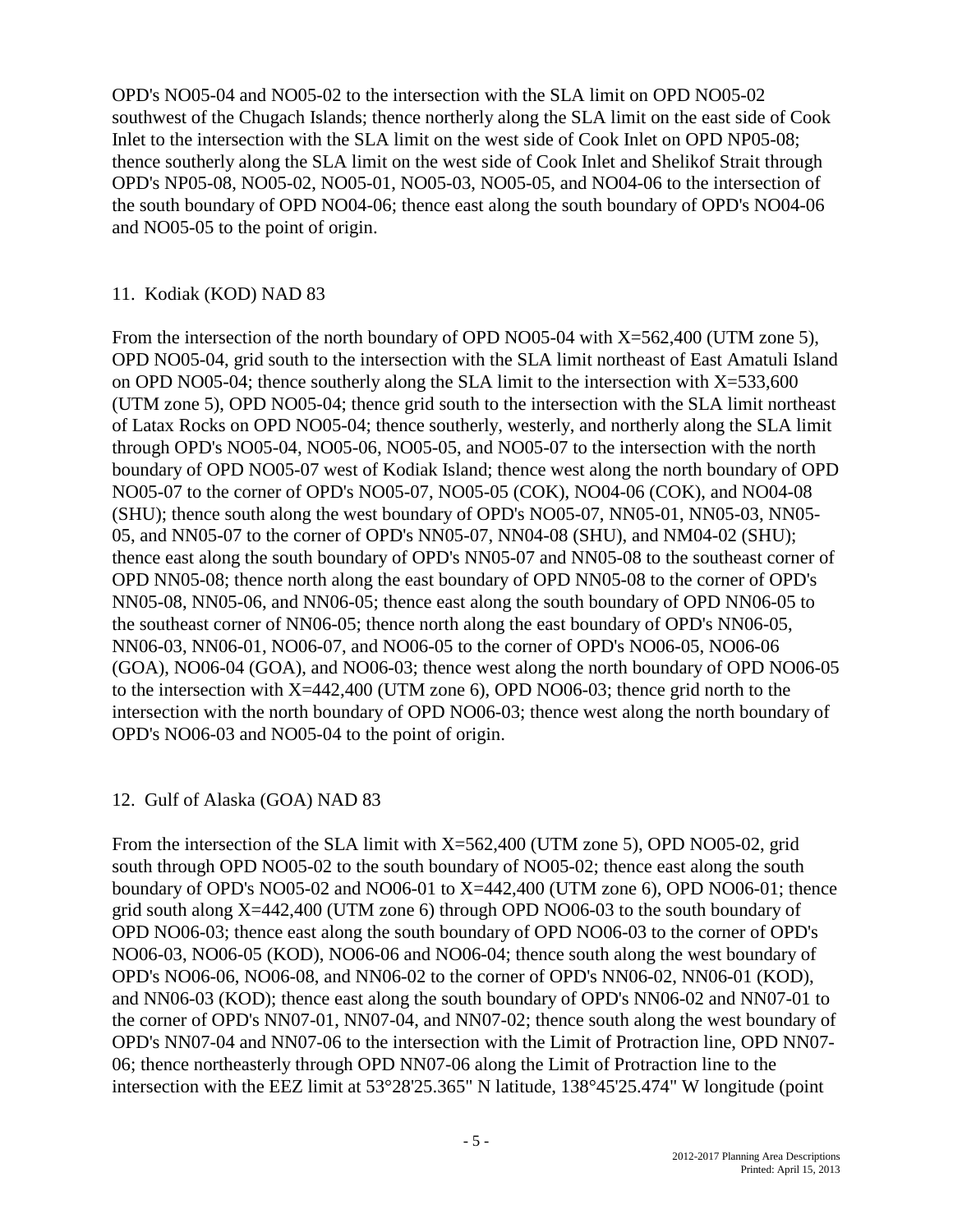88 of the EEZ limit<sup>[6](#page-5-0)</sup>), OPD NN07-06; thence northeasterly along the EEZ limit through OPD's NN07-06, NN08-05, NN08-03, NN08-04 and NN09-03 to the intersection with the SLA limit between EEZ limit Points 138 and 139; thence northerly along the SLA limit through OPD's NN09-03, NN09-01, NN08-04, NN08-02, NO08-08, NO08-07, NO08-05, NO08-03, NO07-04, NO07-02, NO07-01, NP07-07, NO06-02, NP06-08, NP06-07, NO06-01, and NO05-02 to the point of origin, including those SLA enclaves and submerged OCS lands within the waters of the Alexander Archipelago<sup>[7](#page-5-1)</sup>.

### 13. Aleutian Basin (ALB) NAD 83

From corner of OPD's NO01-06, NO02-05 (GEO), NO02-03 (GEO), and NO01-04 (NAV) west along the north boundary of OPD's NO01-06 and NO01-05 to the corner of OPD's NO01-05, NO01-03 (NAV), NO60-04, and NO60-06; thence north along the east boundary of OPD's NO60-04 and NO60-02 to the intersection with the U.S.-Russia Provisional Maritime Boundary as described in the Agreement; thence southwesterly along the U.S.-Russia Provisional Maritime Boundary through OPD's NO60-02, NO60-04, NO60-03, NO60-05, NO60-07, and NO59-08 to the intersection with the south boundary of OPD NO59-08; thence east along the south boundary of OPD's NO59-08, NO60-07, NO60-08, NO01-07, and NO01-08 to the corner of OPD's OPD NO01-08, NN01-02 (BOW), NN02-01 (BOW), and NO02-07 (GEO); thence north along the east boundary of OPD's NO01-08 and NO01-06 to the point of origin.

# 14. Bowers Basin (BOW) NAD 83

From the corner of OPD's NN02-01, NN02-02 (GEO), NO02-08 (GEO), and NO02-07 (GEO) west along the north boundary of OPD's NN02-01, NN01-02, NN01-01, NN60-02, NN60-01, and NN59-02 to the intersection with the U.S.-Russia Provisional Maritime Boundary as described in the Agreement; thence southwesterly along the U.S.-Russia Provisional Maritime Boundary through OPD's NN59-02, NN59-04, and NN59-03 to the intersection with the south boundary of OPD NN59-03; thence east along the south boundary of OPD's NN59-03 and NN59- 04 to the corner of OPD's NN59-04, NN59-06 (ALA), NN60-05, and NN60-03; thence south along the west boundary of OPD NN60-05 to the corner of OPD's NN60-05, NN59-06 (ALA), NN59-08 (ALA), NN60-07 (ALA); thence east along the south boundary of OPD's NN60-05, NN60-06, NN01-05, NN01-06, and NN02-05 to the corner of OPD's NN02-05, NN02-07 (ALA), NN02-08 (GEO), and NN02-06 (GEO); thence north along the east boundary of OPD's NN02- 05, NN02-03, and NN02-01 to the point of origin.

<span id="page-5-0"></span><sup>6</sup>  ${}^{6}$ NAD 27 coordinates as defined in 60 FR 43825, August 23, 1995, for Alaska, and transformed to NAD 83 using NADCON version 2.10.

<span id="page-5-1"></span> $7$ These enclaves and portions of the submerged OCS lands may be subject to resolution of U.S. Supreme Court case No. 128 Original.